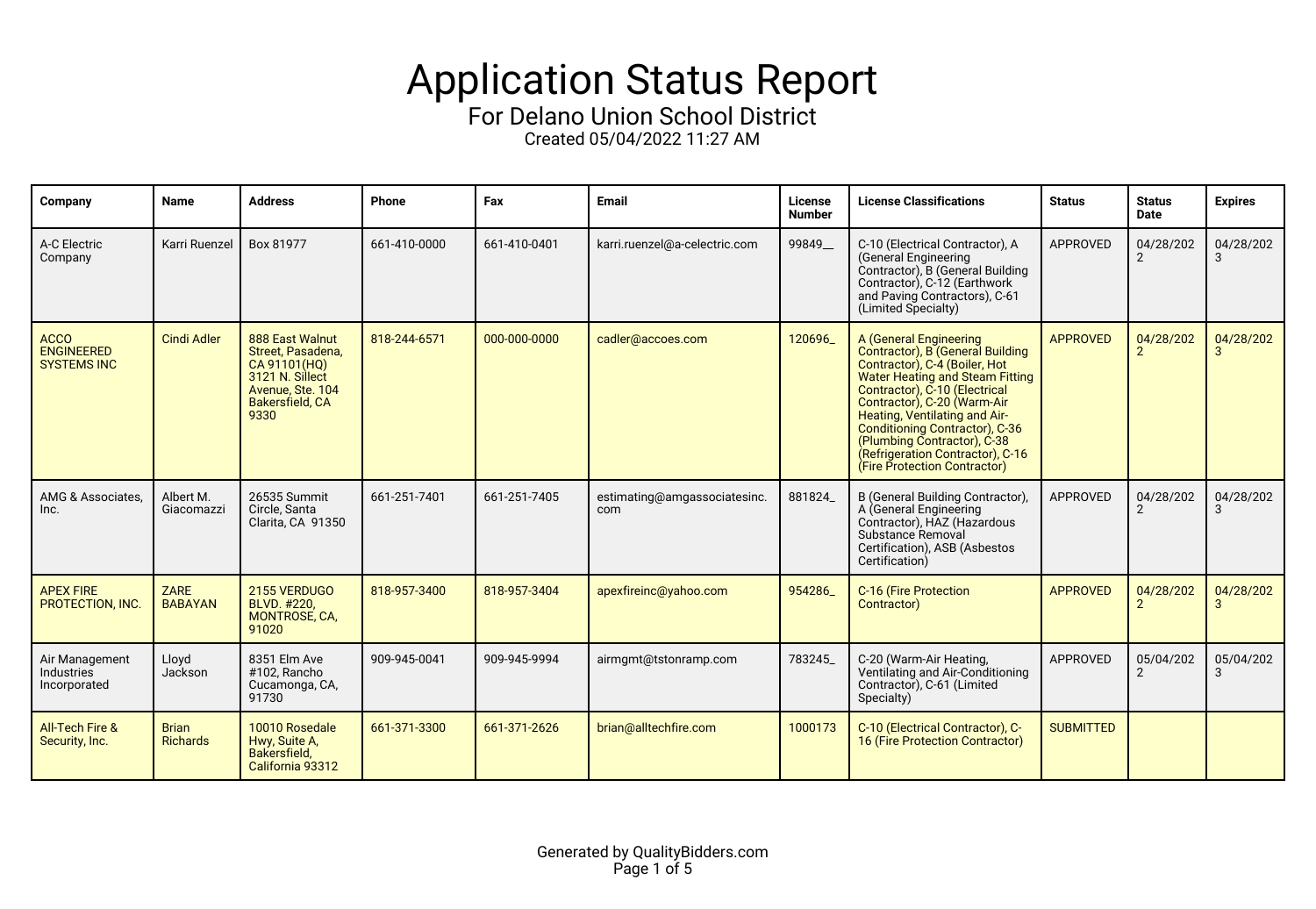| Company                                       | <b>Name</b>              | <b>Address</b>                                      | Phone                 | Fax          | <b>Email</b>                        | License<br><b>Number</b> | <b>License Classifications</b>                                                                                                                                                                                                                                                                                                                                                                                                                                                            | <b>Status</b>    | <b>Status</b><br>Date       | <b>Expires</b> |
|-----------------------------------------------|--------------------------|-----------------------------------------------------|-----------------------|--------------|-------------------------------------|--------------------------|-------------------------------------------------------------------------------------------------------------------------------------------------------------------------------------------------------------------------------------------------------------------------------------------------------------------------------------------------------------------------------------------------------------------------------------------------------------------------------------------|------------------|-----------------------------|----------------|
| American<br>Incorporated                      | Deanna De<br>La Torre    | 1345 N. American<br>Street, Visalia, CA,<br>93291   | 559-651-1776<br>x1471 | 559-651-0205 | ddelatorre@aminc.com                | 292529_                  | A (General Engineering<br>Contractor), B (General Building<br>Contractor), C-4 (Boiler, Hot<br>Water Heating and Steam Fitting<br>Contractor), C-7 (Low Voltage<br>Systems Contractor), C-10<br>(Electrical Contractor), C-20<br>(Warm-Air Heating, Ventilating<br>and Air-Conditioning<br>Contractor), C-36 (Plumbing<br>Contractor), C-38 (Refrigeration<br>Contractor), C-43 (Sheet Metal<br>Contractor), C-61 (Limited<br>Specialty), C-21 (Building<br>Moving/Demolition Contractor) | APPROVED         | 04/28/202<br>2              | 04/28/202<br>3 |
| American<br>Mechanical<br><b>Systems</b>      | Rogelio<br>Arellano      | 5324 Villa Bella<br>Lane. Bakersfield.<br>CA, 93311 | 661-565-6404          |              | rarellano@americanpiping.net        | 1072970                  | C-36 (Plumbing Contractor)                                                                                                                                                                                                                                                                                                                                                                                                                                                                | <b>RETURNED</b>  |                             |                |
| American<br>Plumbing Systems,<br>Inc dba APSI | Jay Hanacek              | 161 Palm Ave,<br>Suite 9, Auburn, CA,<br>95603      | 530-537-2949          | 530-537-2597 | jay@americanplumbingsystems<br>.com | 990571                   | B (General Building Contractor),<br>C-4 (Boiler, Hot Water Heating<br>and Steam Fitting Contractor).<br>C-36 (Plumbing Contractor)                                                                                                                                                                                                                                                                                                                                                        | <b>SUBMITTED</b> |                             |                |
| <b>Avidex Industries</b><br><b>LLC</b>        | Felicia<br><b>McGinn</b> | 20382 Hermana<br>Circle, Lake Forest,<br>CA, 92630  | 949-428-6333          | 949-428-6334 | biddesk@avidex.com                  | 981651                   | C-7 (Low Voltage Systems<br>Contractor), C-10 (Electrical<br>Contractor)                                                                                                                                                                                                                                                                                                                                                                                                                  | <b>SUBMITTED</b> |                             |                |
| Bishop, Inc.                                  | Marlene<br>Strickland    | 1928 W. Business<br>Center Dr, Orange,<br>CA, 92867 | 714-682-1208          | 714-628-1209 | marlene@bishopinc.net               | 793917                   | C-39 (Roofing Contractor), B<br>(General Building Contractor), C-<br>43 (Sheet Metal Contractor), C-<br>12 (Earthwork and Paving<br>Contractors)                                                                                                                                                                                                                                                                                                                                          | <b>APPROVED</b>  | 04/28/202<br>$\overline{2}$ | 04/28/202<br>3 |
| <b>Bowen Engineering</b><br>and Environmental | <b>Erik Bowen</b>        | 4664 S. Cedar Ave.<br>Fresno, CA, 93725             | 559-233-7464          | 559-233-7468 | office@bowendemo.com                | 816496                   | A (General Engineering<br>Contractor), B (General Building<br>Contractor), C-21 (Building<br>Moving/Demolition Contractor),<br>C-22 (Asbestos Abatement<br>Contractor), HAZ (Hazardous<br><b>Substance Removal</b><br>Certification), ASB (Asbestos<br>Certification), C-10 (Electrical<br>Contractor), C-39 (Roofing<br>Contractor), C-33 (Painting and<br>Decorating Contractor), C-61<br>(Limited Specialty)                                                                           | <b>APPROVED</b>  | 04/28/202<br>$\overline{2}$ | 04/28/202<br>3 |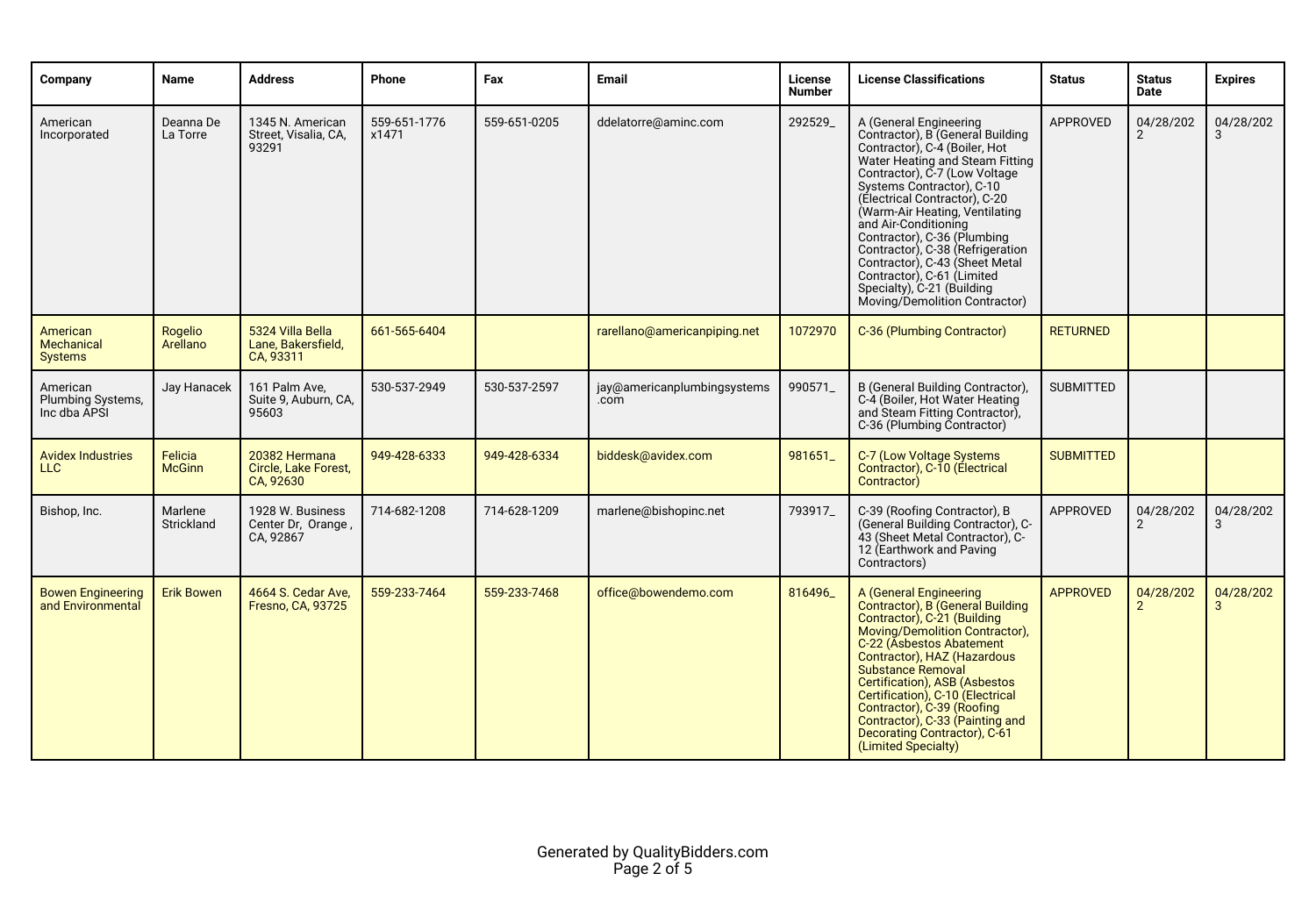| Company                                  | Name                             | Address                                                     | Phone                 | Fax          | Email                         | License<br><b>Number</b> | <b>License Classifications</b>                                                                                                                                                                                                                                                                                                                                                                                                                                                                                                                                                                      | <b>Status</b>   | <b>Status</b><br>Date       | <b>Expires</b>            |
|------------------------------------------|----------------------------------|-------------------------------------------------------------|-----------------------|--------------|-------------------------------|--------------------------|-----------------------------------------------------------------------------------------------------------------------------------------------------------------------------------------------------------------------------------------------------------------------------------------------------------------------------------------------------------------------------------------------------------------------------------------------------------------------------------------------------------------------------------------------------------------------------------------------------|-----------------|-----------------------------|---------------------------|
| Brown's<br>Construction<br>Service, Inc. | Keri Cranfill                    | PO Box 1760.<br>Bakersfield, CA,<br>93302                   | 661-912-3182          | 661-615-2100 | keri@brownsconstruction.us    | 820808                   | A (General Engineering<br>Contractor), B (General Building<br>Contractor), C-61 (Limited<br>Specialty), HAZ (Hazardous<br>Substance Removal<br>Certification)                                                                                                                                                                                                                                                                                                                                                                                                                                       | <b>APPROVED</b> | 04/28/202<br>2              | 04/28/202<br>3            |
| <b>CONTILLC</b>                          | <b>Shannon Ala</b>               | 6417 Center Drive,<br><b>Sterling Heights, Mi</b><br>48312  | 586-274-4800          | 586-274-4800 | sala@conticorporation.com     | 1067502                  | C-10 (Electrical Contractor), C-7<br>(Low Voltage Systems<br>Contractor), C-20 (Warm-Air<br>Heating, Ventilating and Air-<br><b>Conditioning Contractor)</b>                                                                                                                                                                                                                                                                                                                                                                                                                                        | <b>APPROVED</b> | 05/04/202<br>$\overline{2}$ | 05/04/202<br>3            |
| <b>COSCO FIRE</b><br>PROTECTION INC      | <b>Rick Marlin</b>               | 4233 W. Sierra<br>Madre, Ste. 108,<br>Fresno, CA, 93722     | 800-485-3795          | 559-275-8006 | rmarlin@coscofire.com         | 577621                   | C-10 (Electrical Contractor), C-<br>16 (Fire Protection Contractor)                                                                                                                                                                                                                                                                                                                                                                                                                                                                                                                                 | APPROVED        | 04/28/202<br>$\overline{2}$ | 04/28/202<br>3            |
| <b>Delta Electric</b>                    | William<br>Gadberry              | 323 Romance Ct.,<br>Bakersfield, CA,<br>93314               | 661-588-3335          | 661-587-5476 | williamgadberry@sbcglobal.net | 694426                   | C-10 (Electrical Contractor)                                                                                                                                                                                                                                                                                                                                                                                                                                                                                                                                                                        | <b>APPROVED</b> | 04/28/202<br>$\overline{2}$ | 04/28/202<br>3            |
| Global CTI Group,<br>Inc.                | <b>Kristin Pitts</b>             | 9413 Nickam<br>Court, Bakersfield,<br>CA, 93309             | 661-323-7553          | 661-323-0748 | kpitts@gcti.com               | 815066                   | C-7 (Low Voltage Systems<br>Contractor)                                                                                                                                                                                                                                                                                                                                                                                                                                                                                                                                                             | <b>APPROVED</b> | 04/28/202<br>$\overline{2}$ | 04/28/202<br>3            |
| <b>HPS Mechanical,</b><br>Inc.           | Alma<br><b>Martinez</b>          | 3100 E. Belle<br><b>Terrace</b><br>Bakersifeld, CA<br>93307 | 661-397-2121<br>x8209 | 661-396-2589 | planroom@hpsmechanical.com    | 793014                   | A (General Engineering<br>Contractor), B (General Building<br>Contractor), C-4 (Boiler, Hot<br><b>Water Heating and Steam Fitting</b><br>Contractor), C-2 (Insulation and<br>Acoustical Contractor), C-10<br>(Electrical Contractor), C-16<br>(Fire Protection Contractor), C-<br>20 (Warm-Air Heating,<br><b>Ventilating and Air-Conditioning</b><br>Contractor), C-34 (Pipeline<br>Contractor), C-36 (Plumbing<br>Contractor), C-42 (Sanitation<br>System Contractor), C-43 (Sheet<br>Metal Contractor), C-46 (Solar<br>Contractor), HAZ (Hazardous<br><b>Substance Removal</b><br>Certification) | <b>APPROVED</b> | 04/28/202<br>$\overline{2}$ | 04/28/202<br>$\mathbf{R}$ |
| J. Noble Binns<br>Plumbing Co., Inc.     | Michelle<br>Heinrichs            | 3529 Pegasus<br>Drive, Bakersfield,<br>CA, 93308            | 661-615-6101          | 661-615-6108 | michelle@binnsplumbing.com    | 481544                   | C-36 (Plumbing Contractor), C-4<br>(Boiler, Hot Water Heating and<br>Steam Fitting Contractor), C-34<br>(Pipeline Contractor), C-16 (Fire<br>Protection Contractor), C-55<br>(Water Conditioning Contractor)                                                                                                                                                                                                                                                                                                                                                                                        | APPROVED        | 04/28/202<br>2              | 04/28/202<br>3            |
| <b>JAFEC USA Inc</b>                     | <b>Subash</b><br><b>Shrestha</b> | 2025 Gateway Pl<br>230, San Jose, CA,<br>95110              | 408-467-2240          | 408-453-6114 | subashshrestha@jafecusa.com   | 956415                   | A (General Engineering<br>Contractor)                                                                                                                                                                                                                                                                                                                                                                                                                                                                                                                                                               | <b>APPROVED</b> | 04/28/202<br>$\overline{2}$ | 04/28/202<br>3            |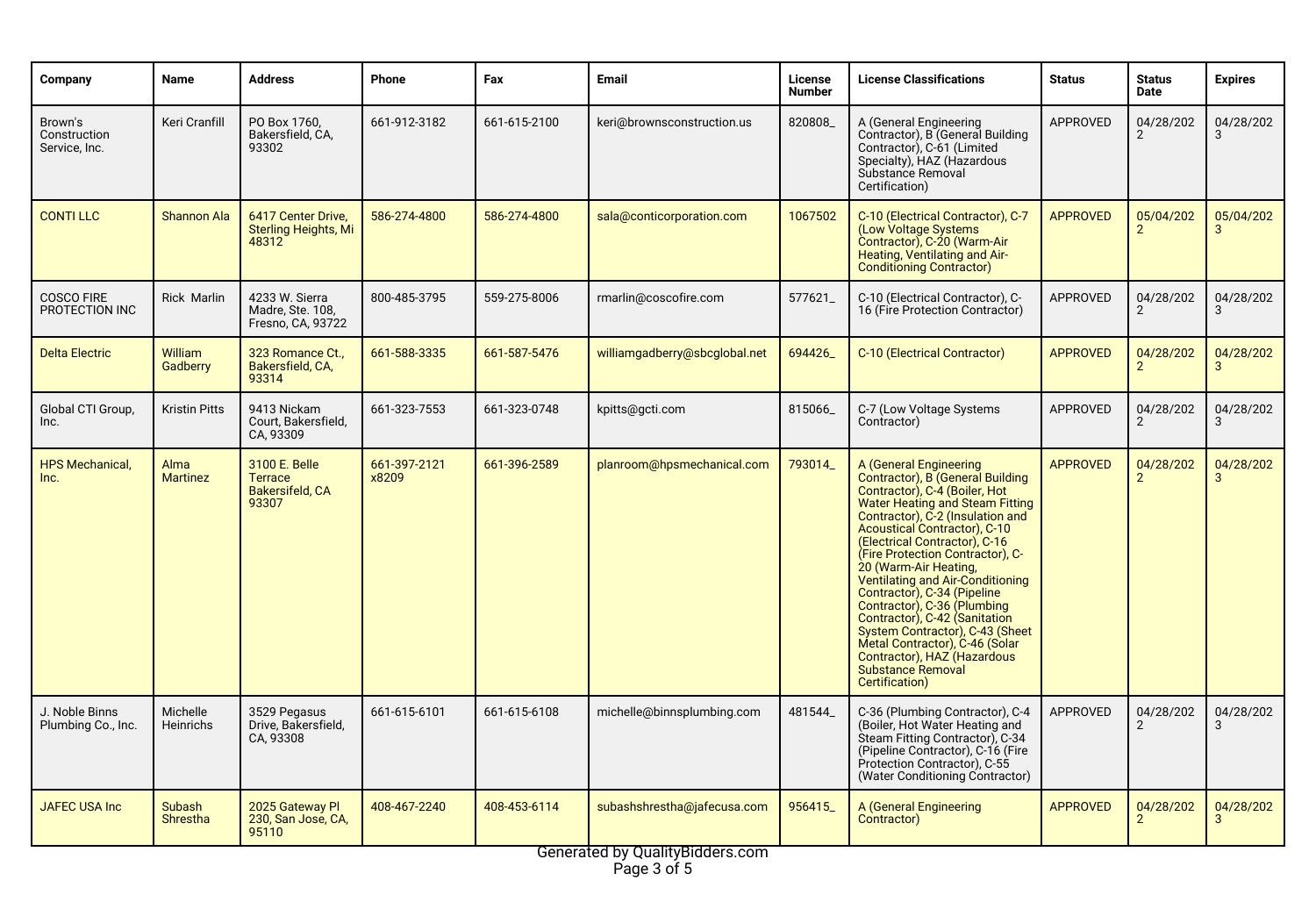| Company                                                                                                       | <b>Name</b>                | <b>Address</b>                                       | Phone               | Fax          | Email                                     | License<br><b>Number</b> | <b>License Classifications</b>                                                                                                                                                                                                                                                                                                                                      | <b>Status</b>    | <b>Status</b><br><b>Date</b> | <b>Expires</b> |
|---------------------------------------------------------------------------------------------------------------|----------------------------|------------------------------------------------------|---------------------|--------------|-------------------------------------------|--------------------------|---------------------------------------------------------------------------------------------------------------------------------------------------------------------------------------------------------------------------------------------------------------------------------------------------------------------------------------------------------------------|------------------|------------------------------|----------------|
| JT2, Inc. dba Todd<br>Companies                                                                               | James Todd                 | P.O Box 6820,<br>Visalia , CA, 93290                 | 559-651-5820        | 559-651-5830 | jt2@jt2inc.com                            | 788798                   | A (General Engineering<br>Contractor), B (General Building<br>Contractor), C-36 (Plumbing<br>Contractor), C-21 (Building<br>Moving/Demolition Contractor),<br>C-61 (Limited Specialty)                                                                                                                                                                              | APPROVED         | 04/28/202<br>$\overline{2}$  | 04/28/202<br>3 |
| James E.<br>Thompson. Inc<br>dba JTS<br>Construction                                                          | <b>Shellie</b><br>Anderson | PO Box 41765,<br>Bakersfield, CA.<br>93384           | 661-835-9270<br>x23 | 661-835-8424 | shelliea@jtsconstruction.com              | 701750                   | A (General Engineering<br>Contractor), B (General Building<br>Contractor), C-8 (Concrete<br>Contractor), C-10 (Electrical<br>Contractor)                                                                                                                                                                                                                            | <b>APPROVED</b>  | 04/28/202<br>$\mathcal{P}$   | 04/28/202<br>3 |
| Kings County Air<br>Conditioning, Inc.                                                                        | <b>Mark Mathis</b>         | 14670 Hanford-<br>Armona Road,<br>Hanford, CA, 93230 | 559-584-4383        | 559-584-4385 | mark@kcairinc.com                         | 828256_                  | C-20 (Warm-Air Heating,<br>Ventilating and Air-Conditioning<br>Contractor). C-43 (Sheet Metal<br>Contractor), B (General Building<br>Contractor)                                                                                                                                                                                                                    | APPROVED         | 04/28/202<br>$\overline{2}$  | 04/28/202<br>3 |
| <b>Mesa Energy</b><br>Systems Inc.                                                                            | Roger<br>Arellano          | 2 Cromwell, Irvine,<br>CA, 92618                     | 661-335-1500        | 661-322-1463 | rarellano@emcor.net                       | 611215                   | C-10 (Electrical Contractor), B<br>(General Building Contractor), C-<br>20 (Warm-Air Heating,<br>Ventilating and Air-Conditioning<br>Contractor), C-36 (Plumbing<br>Contractor), C-38 (Refrigeration<br>Contractor), C-4 (Boiler, Hot<br>Water Heating and Steam Fitting<br>Contractor), C-46 (Solar<br>Contractor), C-7 (Low Voltage<br><b>Systems Contractor)</b> | <b>APPROVED</b>  | 04/28/202<br>$\overline{2}$  | 04/28/202<br>3 |
| Nagle Earthworks                                                                                              | <b>Tate Nagle</b>          | 831 Espee Street                                     | 661-364-2821        | 661-449-3050 | admin@nagleearthworks.com                 | 861047                   | A (General Engineering<br>Contractor)                                                                                                                                                                                                                                                                                                                               | APPROVED         | 04/28/202                    | 04/28/202<br>3 |
| Pacific<br><b>International</b><br><b>Electric Company,</b><br>Inc. dba Pacific<br><b>Industrial Electric</b> | <b>Natalie</b><br>Campos   | 230 N. Orange Ave,<br>Brea, CA, 92821                | 714-990-9280        | 714-990-9285 | natalie@pacificindustrialelectric<br>.com | 655104                   | C-10 (Electrical Contractor), A<br><b>General Engineering</b><br>Contractor), B (General Building<br>Contractor)                                                                                                                                                                                                                                                    | <b>APPROVED</b>  | 04/28/202                    | 04/28/202<br>3 |
| Pro-Craft<br>Construction, Inc.                                                                               | Jessica<br>Reed            | 500 Iowa Street,<br>Redlands, CA,<br>92373           | 909-790-5222        | 909-797-2812 | jreed@procraftci.com                      | 467234                   | A (General Engineering<br>Contractor), B (General Building<br>Contractor), C-2 (Insulation and<br>Acoustical Contractor), C-16<br>(Fire Protection Contractor), C-<br>34 (Pipeline Contractor), C-36<br>(Plumbing Contractor), C-42<br>(Sanitation System Contractor)                                                                                               | <b>SUBMITTED</b> |                              |                |
| R.E. Schultz<br><b>Construction Inc.</b>                                                                      | <b>Nicole Roth</b>         | 1767 N. Batavia St.,<br>Orange, CA, 92865            | 714-649-2627        | 714-740-5049 | nicole@reschultzconstruction.c<br>om      | 1007195                  | A (General Engineering<br>Contractor), B (General Building<br>Contractor), C-61 (Limited<br>Specialty)                                                                                                                                                                                                                                                              | <b>RETURNED</b>  |                              |                |